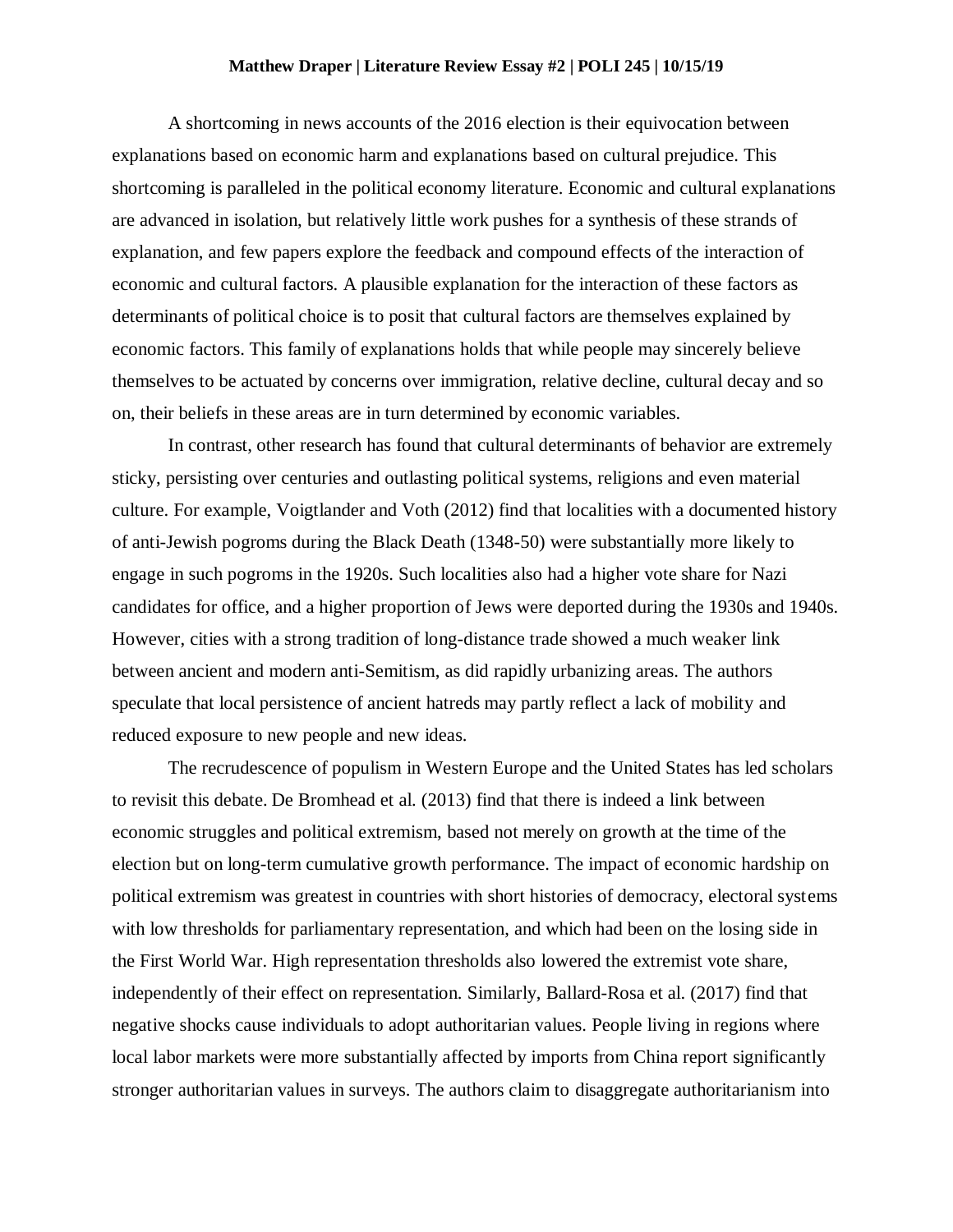components of aggression, submission and conventionalism, and demonstrate that the relationship to the China shock is concentrated in the aggression component.<sup>1</sup> The authors see this work as uniting the literature at a deeper level, obviating the dispute between economic and non-economic values by demonstrating that non-economic values have at least some economic determinants. Despite their focus on aggression, the authors claim that people adopt authoritarian values to cope with the "rising anxiety" created by economic shocks.<sup>2</sup>

It seems trivial to point out that economic shocks do not always result in populism. On De Bromhead et al.'s interpretation, the anxiety generated by economic shocks might be remediated before it can result in the development of authoritarian values. In a pair of papers, Colantone and Stanig reach precisely this result. First, Colantone and Stanig (2018a) find that support for Brexit was systematically higher in regions exposed to economic globalization during the preceding 25 years. Immigration was not significantly associated with support for Brexit. The authors speculate that the effect is driven by globalization-induced displacement in the absence of an effective compensation mechanism, which they call "globalization without compensation". They further suggest that voters respond to the import shock sociotropically, by reacting to the general economic situation of their region rather than their personal welfare. Political "bundling" may have associated China-induced economic hardship with immigration, as Brexiteers frequently cite high levels of immigration as their motivation for voting for the "Leave" option.<sup>3</sup>

Second, Colantone and Stanig (2018b) find that in Western Europe, a stronger import shock leads to an increase in support for nationalist, isolationist and radical political parties, and a general rightward shift in the electorate. In addition, voters respond to economic shocks sociotropically, by reacting to the general economic situation of their region rather than their personal welfare. They speculate that globalization might not be sustainable in the long run without an equal sharing of trade's welfare gains throughout society. Similarly, Fetzer (2018) concluded that prior to 2018, Britain's welfare state remediated at least some of the impact of globalization through transfer payments, but that the Cameron government's austerity-induced

 $\overline{a}$ 

<sup>&</sup>lt;sup>1</sup> I wonder about the utility of China as an instrument, because Britain played a role in China's WTO accession in 2001.

<sup>2</sup> Frey et al. (2018) find that support for the Republican presidential candidate in the US's 2016 election was significantly higher in local labor markets that were relatively more exposed to the adoption of industrial robotics. Provocatively, they assert that in the absence of such robots, the Democratic candidate would have prevailed in Michigan, Pennsylvania and Wisconsin.

<sup>&</sup>lt;sup>3</sup> "The inability of governments to set up effective compensation policies for the "left behind" of globalization might have led to a crisis of embedded liberalism, breeding isolationism and neonationalism" (p.217).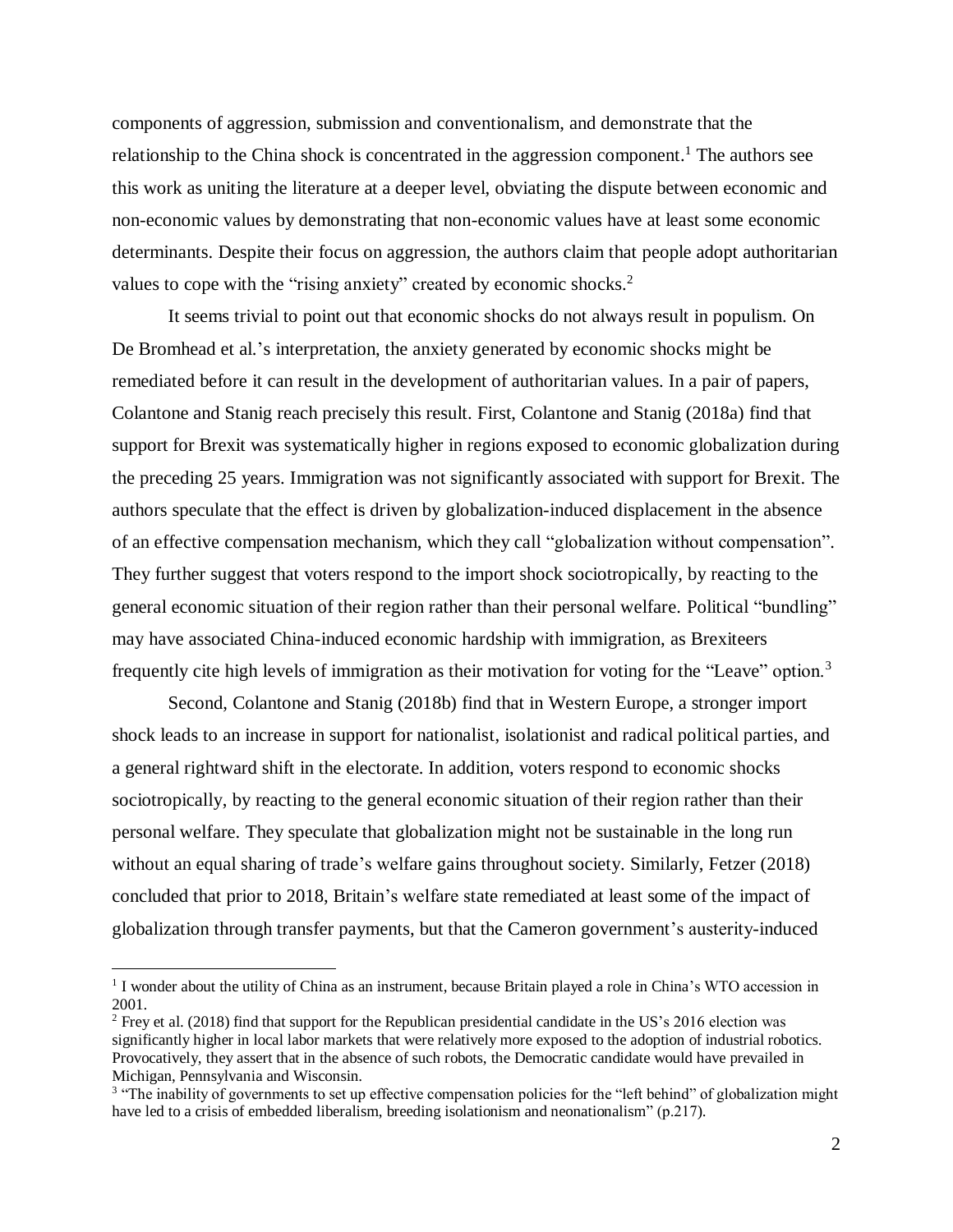welfare reform measures after 2010 resulted in a breakdown of this transfer mechanism. He asserts that Remain would have prevailed in the referendum if pre-2010 patterns of transfer payments had been maintained.

We seem to be developing a comforting narrative. The rise of populism after 2010 was an own-goal, or an unforced error, caused by governments' inattention to the proper redistribution of the gains from trade. This literature indicates that in the presence of proper redistribution, the formation of authoritarian attitudes would either be circumscribed or blocked entirely. However, the Voigtlander and Voth findings give us a reason to question this approach. What can possibly explain the persistence of cultural attitudes across centuries? Surely these attitudes cannot be completely shaped by economic forces. Some cultural substrate must indeed be independent of economic factors. Does it play a role in political choice?

In contrast to the research presented so far, Mutz (2018) dissents from the general finding that economic determinants drive vote choice. In a study of the 2016 election, she determined that results do not support an interpretation of the election based on traditional "pocketbook" economic concerns. Rather, candidate preference in 2016 reflected a sharp increase in anxiety among traditionally "high-status" groups, "contributing to a sense that white Americans are under siege by these engines of change". Mutz found that changing preferences (increased support for the Republican candidate) were related to a genuine change in the Republican platform on issues relating to American global dominance and the rise of a majority-minority America, particularly salient issues because they allegedly threaten white Americans' sense of dominant group status. I am inclined to criticize Mutz's research design on two points. First, surveys administered in 2012 and 2016 are too slender a foundation on which to rule out "pocketbook concerns" – such concerns may simply operate on a longer timeframe than a single presidential term. Second, Mutz's definition of such pocketbook concerns is unduly narrow, embracing an economist's caricature of a rational actor rather than incorporating findings on the sociotropic nature of economic well-being.

In fact, Mutz's results do not seem to be robust to re-estimation. Morgan (2018) argues that Mutz's (2018) data do not support her conclusions. He finds that material interests and measures of status threat are sufficiently entangled that it is impossible (with her data) to estimate their relative importance. He further finds that her panel data models are misspecified, and when properly specified suggest the alternative conclusion that material interests are at least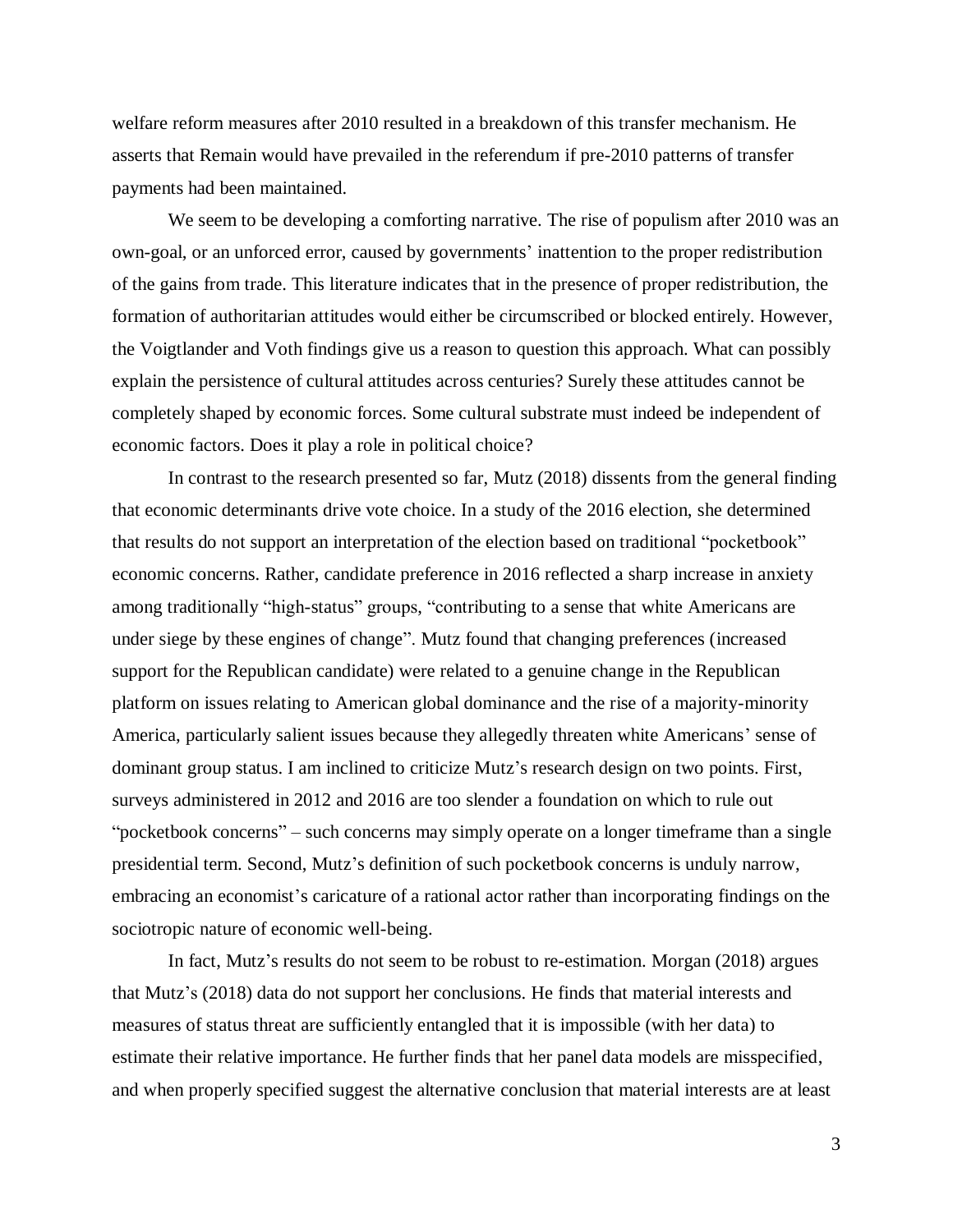as important as group-based status threat. In addition, Morgan points out that Mutz defines economic interests far more narrowly than the rest of the "material-interests" literature. Finally, he gently chides Mutz for exacerbating the perception that political science research on contemporary politics is left-leaning propaganda, and he argues that Mutz had an obligation to state her claims more carefully.

Populism is not a new phenomenon. Left-wing populism was widespread in Latin America 20 years ago, and right-wing populism is an emerging factor in Southeast Asia and Eastern Europe today. Rather than viewing the populism sweeping Europe and North America as a departure from historical trends, I think it makes far more sense to see it as a return to a simpler and less-effective form of political organization. The deadweight losses inherent in personalist government will only be accepted by voters if those voters believe that the gains from trade will go to someone else. If this belief becomes widespread, the argument for retaining the gains of a pluralist society will fall on deaf ears.

In addition, I do not completely accept the argument that cultural factors are themselves determined by economic factors. While this is no doubt true to an extent, it would be reductive to posit it as an absolute claim. Culture cannot be purely determined by economics, because economic factors are themselves mediated through cultural interpretive frameworks before they can play a role in further determining the culture. Action tendencies based on undeniable economic facts will still be culturally determined. It is surprising how infrequently research from psychology and sociology is cited in the political economy literature. It would also be desirable to look at some of the positive impacts of culture. A fuller picture might show that tolerance and openness (as well as pogroms) are culturally sticky, 4 and that material and identity factors influence one another through as-yet unexplored mechanisms.<sup>5</sup>

 $\overline{\phantom{a}}$ 

<sup>&</sup>lt;sup>4</sup> My own research looks at how we might develop and shape social norms to encourage political participation. <sup>5</sup> I didn't manage to fit one of the background papers into my discussion, but here's a quick summary of the findings. In the period from 1940 to 1996, Autor et al. (1998) find strong and persistent growth in relative demand for college graduates. The rate of skill upgrading was higher in more computer-intensive industries. Skill-biased technological and organizational changes following from the "computer revolution" have contributed to faster growth in relative skill demand within "detailed industries". The causal process driving the rapid rate of withinindustry skill upgrading seems to be concentrated in the most computer-intensive sectors of the US economy.